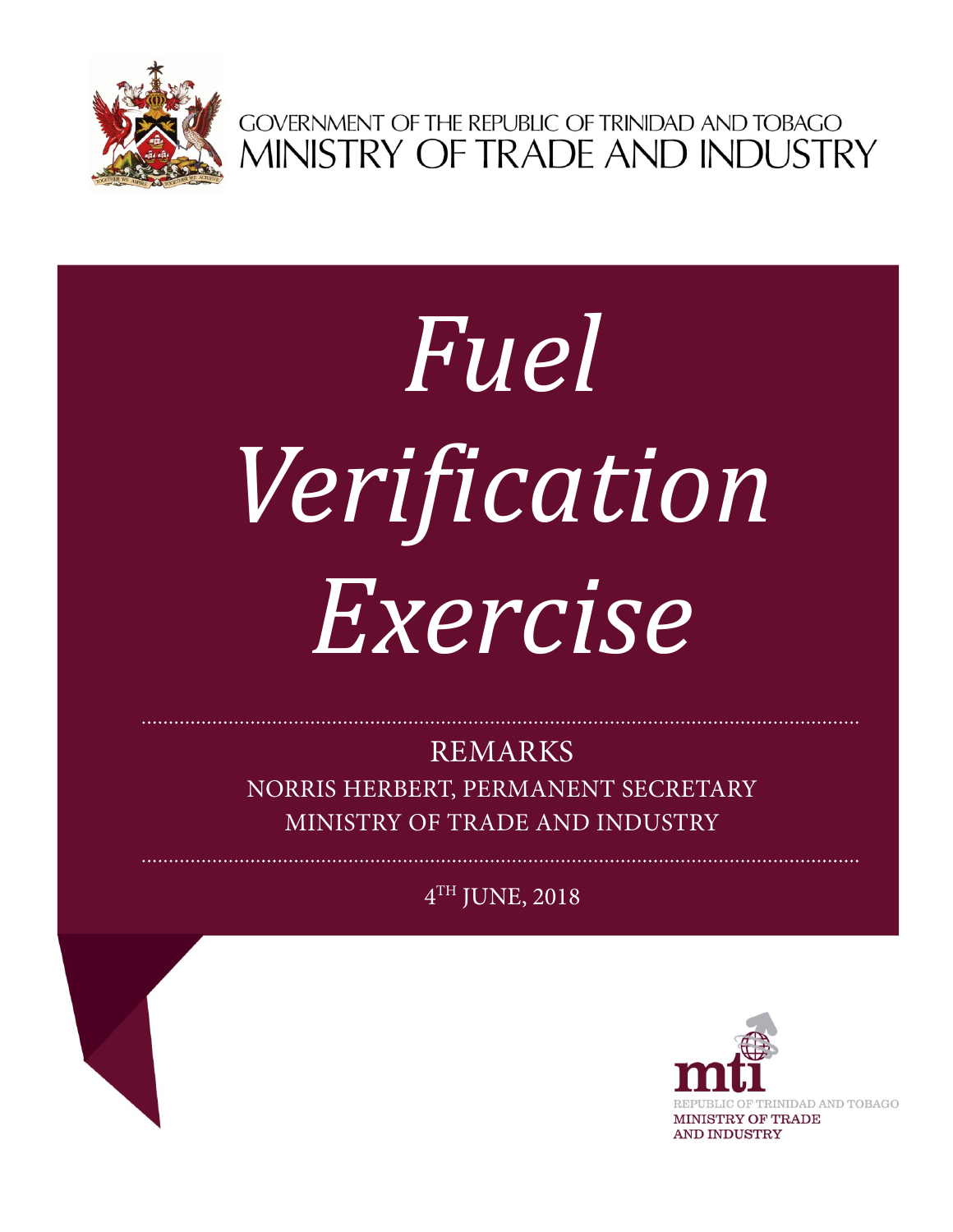## Good Morning

I deliver remarks today on behalf of Senator the Honourable Paula Gopee-Scoon Minister of Trade and Industry who unfortunately is unable to attend because of Cabinet commitments, she nonetheless extends her best wishes to all present and reaffirms the Ministry's support for this initiative. Today as we launch the first phase of Trinidad and Tobago Bureau of Standard's (TTBS) **Fuel Verification Exercise,** we also advance the implementation of the Metrology Act No. 18 of 2004 and the new national measurement system. The Act which came into force in 2015 replaces the old Weights and Measures Ordinance and establishes new standards for weights and measures in congruence with the modern metric system.

2018 is landmark year for the modern metric system also known as the International System of Units (SI); and as this system continues to evolve it brings into even greater focus the work of the national standards body TTBS.

The Metrology Act mandates the Legal Metrology Inspectorate (LMI) at the TTBS to monitor and verify prescribed measuring devices used in trade including fuel dispensers to ensure the accuracy of fuel distributed at service stations nationwide. It is in response to this requirement that this verification exercise has commenced. Through these activities consumers will be assured that there is adherence to an acceptable tolerance level and that the motoring public continually and consistently receives accurate results and value for money when purchasing at the pumps.

The entire verification process is intended to protect both the supplier and the consumer. Ensuring no financial losses with the provision of an operational and accurate fuel dispenser. Where the pump cannot meet the criteria of providing an accurate reading it will be required to be removed from service to the public. The national population is therefore advised, within the upcoming months to look out for the TTBS verification seal which will be affixed to the pump's adjusting mechanism and a TTBS verification sticker which will be placed on the fuel dispenser confirming the pump from which they are purchasing has been verified and is accurately dispensing fuel.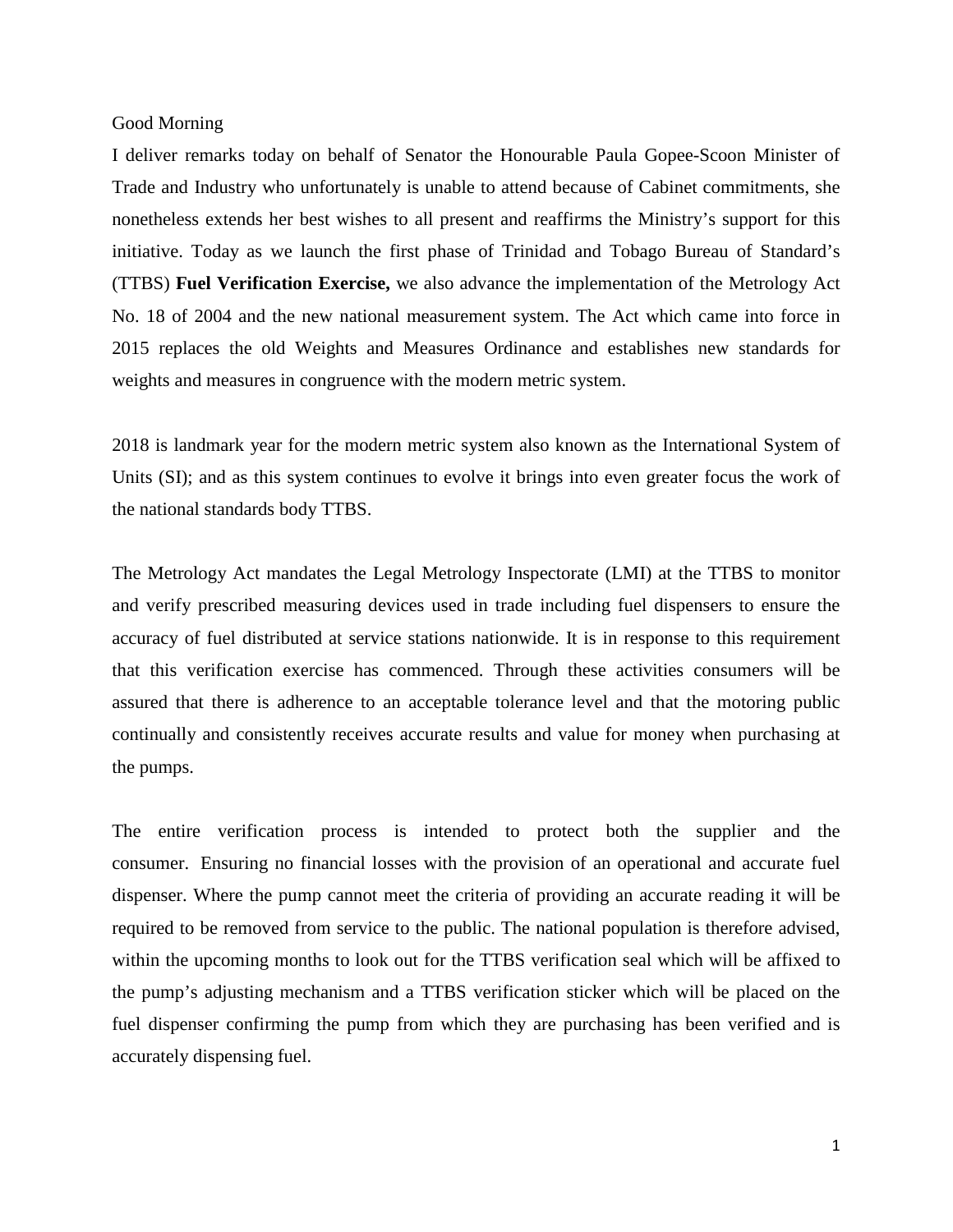This not only safeguards consumers but also engenders trust and confidence among the motoring public and while providing assurances that the quantity paid for is in fact received. **UNIPET** is commended for embracing this initiative as the Brentwood Service Station is the first service station to be verified by the TTBS in Trinidad and Tobago. Congratulations are extended to UNIPET on this milestone.

The improvement of not only the fuel dispensing system but the national measurement system is critical for the development of our country and how we interface with the world.

The Ministry of Trade and Industry supported by the TTBS, remains focused on increasing competitiveness in this instance through the provision of efficient, effective and internationally recognized inspection, certification, accreditation and metrology services in support of the country's national development strategy.

In the areas of standards and quality, the Cabinet approved National Quality Policy (NQP) is an essential instrument, ensuring the highest standards are met as the economy expands to support diversification and economic growth. It is anticipated that the National Quality Policy's implementation led by the TTBS will build specialist capabilities and enhance resources in quality related areas.

The National Quality Policy will also foster the development and effective enforcement of technical regulations and practices which support the production and creation of higher quality goods and services; ultimately leading to an environment where the quality of goods and services being traded is improved.

Metrology is one component of the National Quality Infrastructure which supports the National Quality Policy. Together these two mechanisms comprise the National Quality System of Trinidad and Tobago as mandated by law. The other elements of the National Quality Infrastructure are standards development, accreditation and conformity assessment systems which involve testing, inspection and certification.

Each quality infrastructure component is essential to production and offers a foundation for Trinidad and Tobago's expansion in global trade. The National Quality Infrastructure, however,